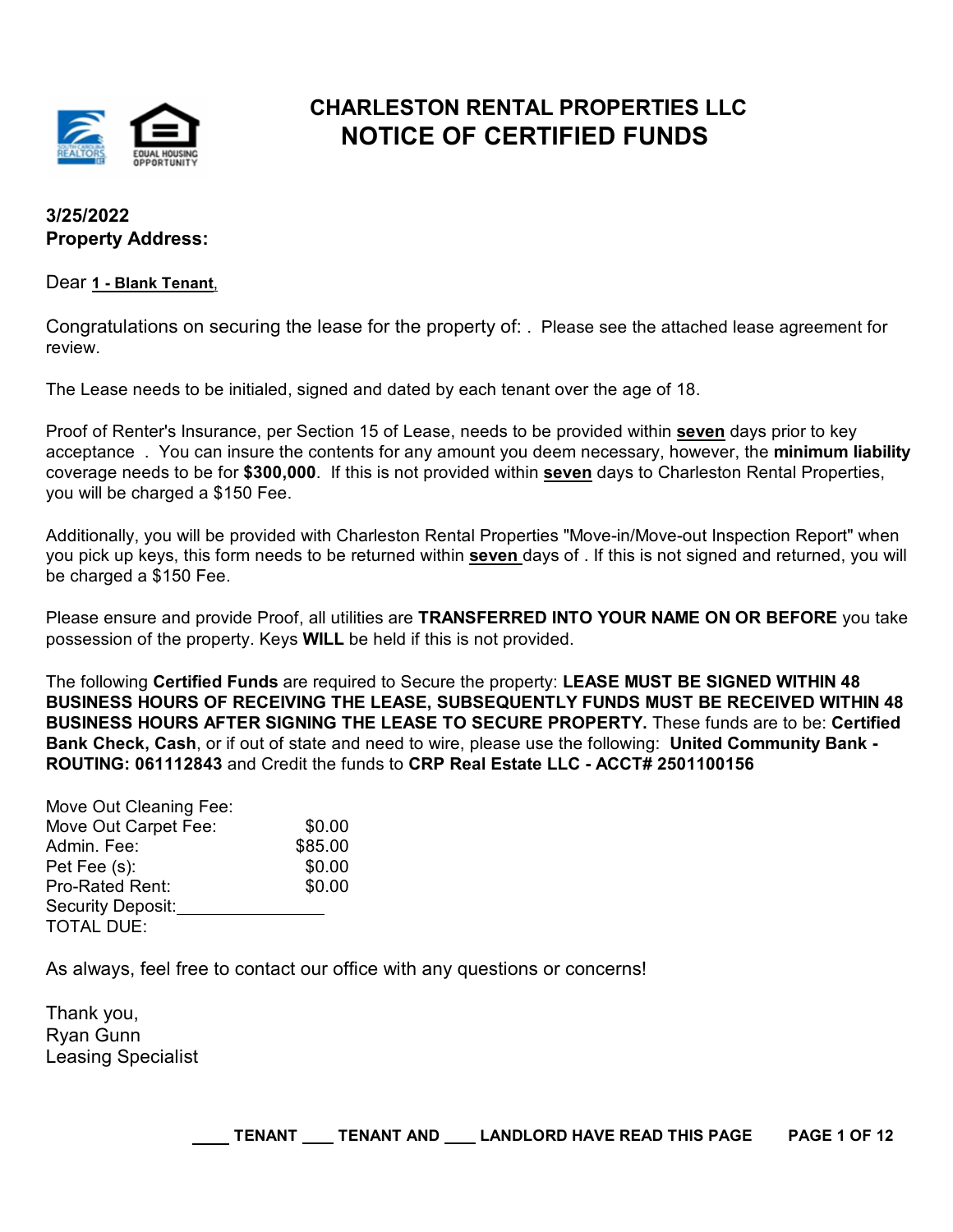# **Please Read Carefully**

**By initialing and signing the proceeding document, you are entering into a binding contract. You are leasing this rental property in "as-is" condition unless otherwise agreed upon in writing in the terms of the following lease document. Specifically, no painting will take place prior to occupancy unless outlined in the additional terms of your lease. You may NOT break this lease for any reason other than prescribed by the following document. Should you have any questions concerning the property, please make sure that they are addressed BEFORE signing the following lease agreement.**

I, the undersigned, have read this document and understand the implications of signing the proceeding lease agreement for the property located at  $\overline{\phantom{a}}$ .

 $\mathcal{L}_\text{max} = \mathcal{L}_\text{max} = \mathcal{L}_\text{max} = \mathcal{L}_\text{max} = \mathcal{L}_\text{max} = \mathcal{L}_\text{max} = \mathcal{L}_\text{max} = \mathcal{L}_\text{max} = \mathcal{L}_\text{max} = \mathcal{L}_\text{max} = \mathcal{L}_\text{max} = \mathcal{L}_\text{max} = \mathcal{L}_\text{max} = \mathcal{L}_\text{max} = \mathcal{L}_\text{max} = \mathcal{L}_\text{max} = \mathcal{L}_\text{max} = \mathcal{L}_\text{max} = \mathcal{$ 

 $\mathcal{L}_\text{max} = \mathcal{L}_\text{max} = \mathcal{L}_\text{max} = \mathcal{L}_\text{max} = \mathcal{L}_\text{max} = \mathcal{L}_\text{max} = \mathcal{L}_\text{max} = \mathcal{L}_\text{max} = \mathcal{L}_\text{max} = \mathcal{L}_\text{max} = \mathcal{L}_\text{max} = \mathcal{L}_\text{max} = \mathcal{L}_\text{max} = \mathcal{L}_\text{max} = \mathcal{L}_\text{max} = \mathcal{L}_\text{max} = \mathcal{L}_\text{max} = \mathcal{L}_\text{max} = \mathcal{$ 

Tenant Name Date

Tenant Name Date (2009) and the United States of the United States of the Date Date of the Date of the United States of the United States of the United States of the United States of the United States of the United States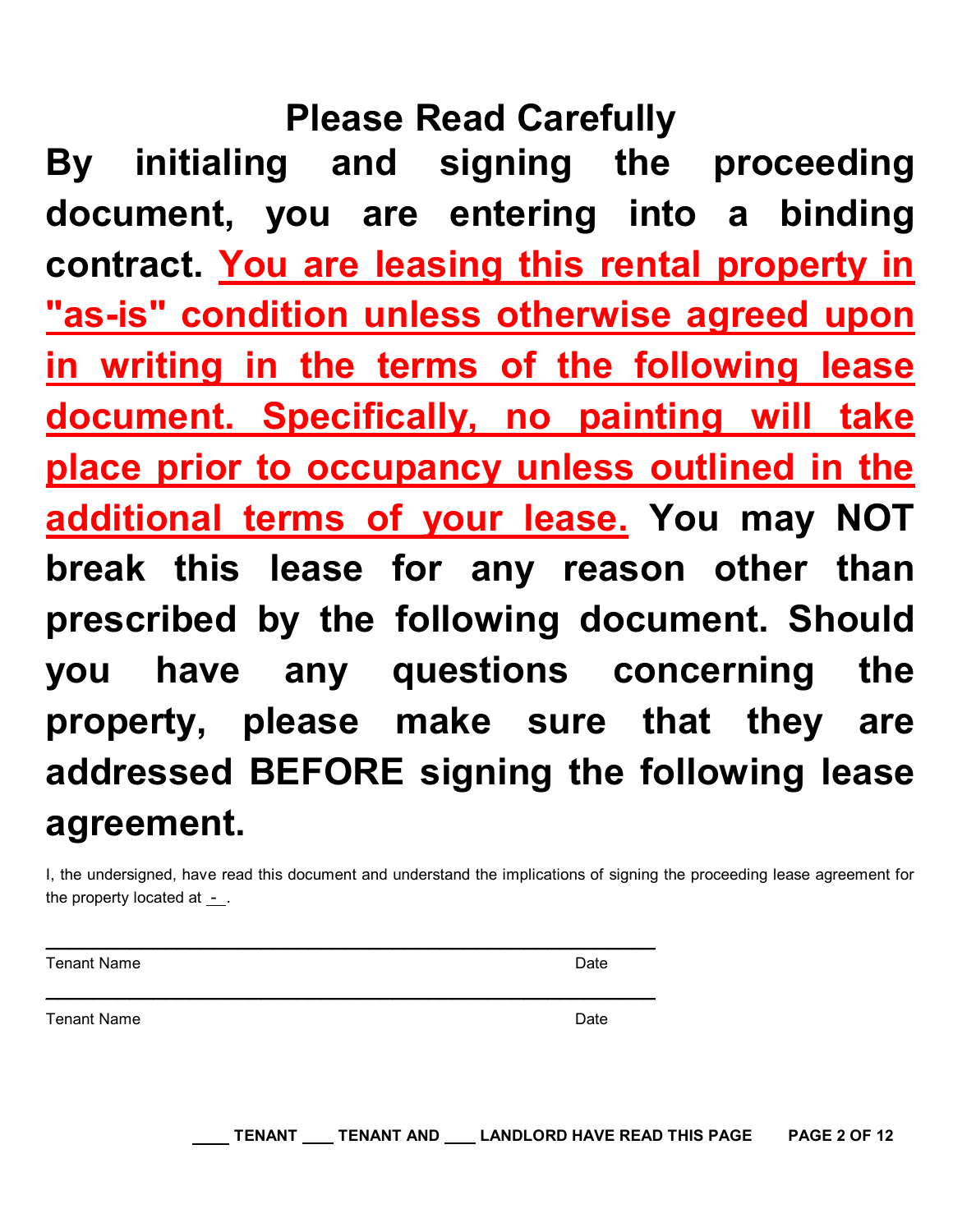

## **CRP REAL ESTATE, LLC CHARLESTON RENTAL PROPERTIES RESIDENTIAL RENTAL AGREEMENT**

State of South Carolina County of **CHARLESTON** 

This rental agreement made at **CRP Real Estate, LLC Office**, on **3/25/2022** between **1 - Blank Tenant** (**"TENANT"**), and **CRP Real Estate, LLC dba Charleston Rental Properties** (called "**LANDLORD"**), shall provide as follows:

**1. LANDLORD TENANT ACT: THIS LEASE IMPOSES IMPORTANT LEGAL OBLIGATIONS.** This Rental Agreement is governed by the South Carolina Residential Landlord and Tenant Act.

**2. LOCATION:** The Landlord hereby rents to the Tenant and the Tenant hereby rents from the Landlord a parcel of property located in the county of **CHARLESTON, DORCHESTER, or BERKELEY**, State of South Carolina, which parcel of land with improvements will constitute the premises. Said parcel of land is more particularly described as follows:

**3. TERMS:** This Rental Agreement shall commence on and end on . Tenant covenants that upon the termination of this Rental Agreement, or any extension thereof that Tenant will quietly and peaceably deliver up possession of the premises in good order and condition, reasonable wear and tear expected, free of Tenant's personal property, garbage and other waste, and return all keys to the Landlord. **\*\* SEE ADDITIONAL TERMS - Please refer to the Move-Out Procedures on the tenant info page of our website. Tenants required to submit "Notice to Vacate" form in our website at least 1 full calendar month prior to the lease end date.**

4. **LEAD-BASED PAINT DISCLOSURE FOR MOST RESIDENTIAL PROPERTIES BUILT BEFORE 1978:** See Lead-Based Paint Disclosure Addendum attached (only applies to most rental properties built before 1978.)

**5. RENTAL APPLICATION:** The Tenant acknowledges that the Landlord has relied upon the rental application, a copy of which may be obtained from the rental office, as an inducement for entering into this agreement, and the Tenant warrants to the Landlord that the facts stated in the application are true to the best of Tenant's knowledge. If any facts stated in the rental application prove to be untrue, the Landlord shall have the right to terminate the residency immediately and to collect from the Tenant any damages including reasonable attorney fees resulting therefrom. Each adult occupant is required to apply. there is a **\$75.00** non-refundable application fee payable at the time of application.

**6. RENT:** Tenant agrees to pay Landlord a rent of **\$** along with the monthly HVAC filter maintenance fee of \$ **10.00**, (refer to HVAC SYSTEM FILTER PROGRAM under "Tenant Obligations" section 12.) for a **total rent amount due of \$** per month, payable in advance, on or before the first day of every month during said term. The rent is payable to: **CHARLESTON RENTAL PROPERTIES** or as Tenant may be advised from time to time in writing. Rent is considered late on the 4th day of the month. **There will be a \$10/per month charge included in the above rent rate for quarterly HVAC filter delivery to the property. It is a tenant obligation to install the new filter upon receipt.** 

**NOTICE TO TENANT: IF TENANT DOES NOT PAY RENT WITHIN FIVE DAYS OF THE DUE DATE, LANDLORD CAN START TO HAVE TENANT EVICTED AND MAY TERMINATE THE RENTAL AGREEMENT, AS THIS CONSTITUTES WRITTEN NOTICE IN CONSPICUOUS LANGUAGE IN THIS WRITTEN AGREEMENT OF LANDLORD'S INTENTION TO TERMINATE AND PROCEED WITH EVICTION. TENANT WILL RECEIVE NO OTHER WRITTEN NOTICE AS LONG AS TENANT REMAINS IN THIS RENTAL UNIT.**

Tenant further agrees to pay a late fee of **10% of the monthly rent** if rent is not received by the **3rd** day of the month, and an additional fee of **\$100** on the **8th** day of the month. **LATE FEES WILL BE AUTOMATICALLY POSTED ON THE 4TH DAY OF THE MONTH REGARDLESS OF WHAT DAY OF THE WEEK THAT FALLS. OUTSTANDING LATE FEES WILL AUTOMATICALLY BECOME THE MOST AGED RECEIVABLE AND THEREFORE BE PAID FIRST BY MONIES RECEIVED BY THE TENANT. THIS COULD LEAVE YOUR RENT PAYMENT SHORT AND CAUSE MORE LATE FEES.** Where the term of the Rental Agreement commences on a day other than the first day of the month or terminates on a day other than the last day of the month, Tenant shall pay rent unto the Landlord in the amount of **\$** per day for each day of the

**TENANT TENANT AND LANDLORD HAVE READ THIS PAGE PAGE 3 OF 12**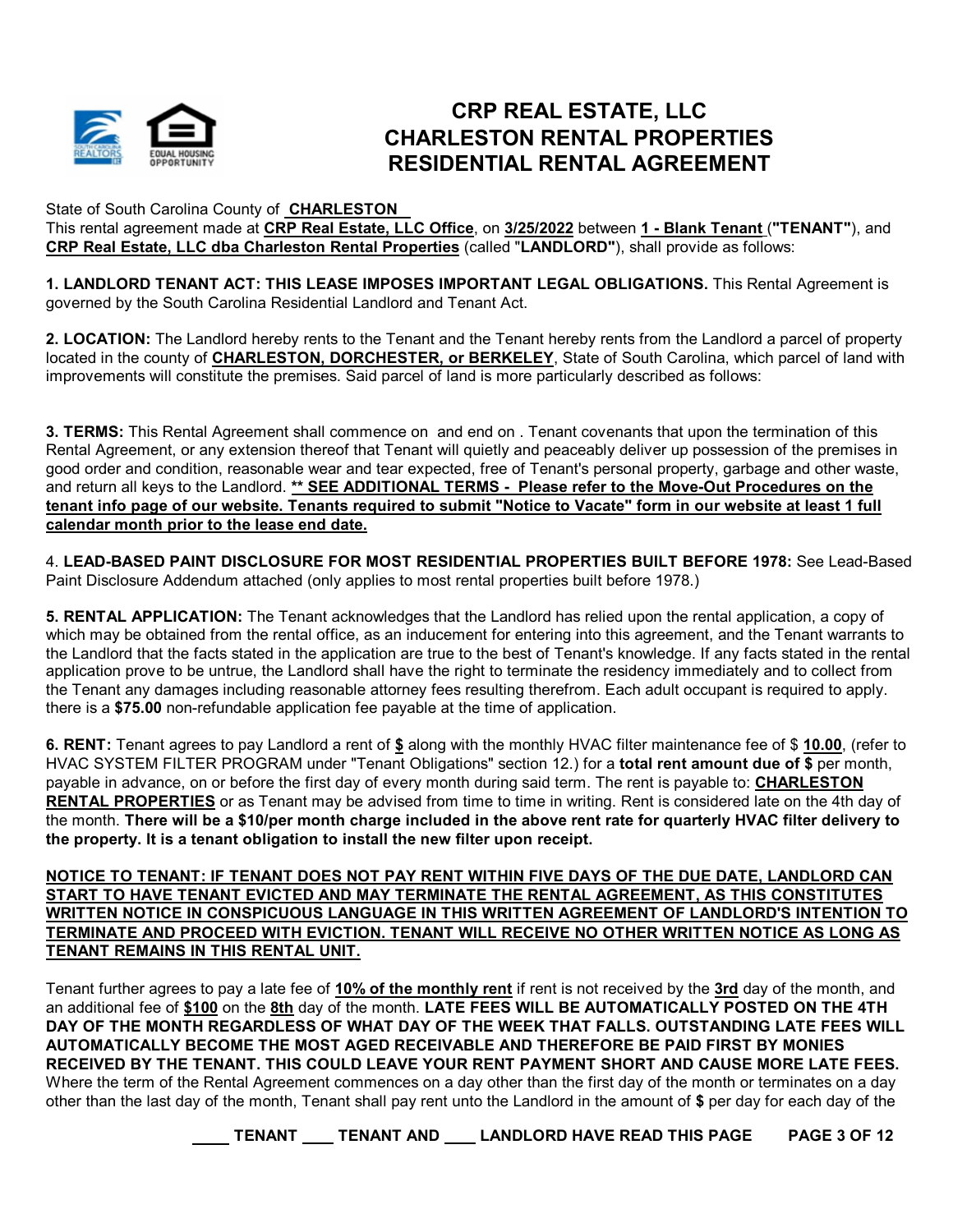month of commencement or termination of the Rental Agreement, payable prior to the Tenant taking possession upon commencement of the Rental Agreement, and payable on the first day of the final month of the Rental Agreement upon termination.

#### **CLEANING FEES DUE AT LEASE SIGINING:**

- NONREFUNDABLE PROFESSIONAL HOUSEKEEPER MOVE-OUT CLEANING FEE OF **\$0**

- NONREFUNDABLE PROFESSIONAL CARPET CLEANING FEE OF **\$0**

These amounts are based on standard professional move-out cleanings. If, at LANDLORD'S discretion, additional cleaning treatments or replacement of soiled finishes is required, there will be additional charges to TENANT.

**7. OCCUPANTS: ALL ADULTS ABOVE THE AGE OF 18 YEARS OLD (UNLESS A DEPENDENT) ARE REQUIRED TO BE NAMED ON THE LEASE AND MUST FILL OUT A RENTAL APPLICATION.** Only persons designated in the rental agreement or as further modified or agreed to in writing by Landlord shall reside in the rented premises. For purposes of this rental agreement the designated occupants are: **1 - Blank Tenant** In no event shall more than **0** persons be allowed to occupy said premises.

**8. RETURNED CHECKS:** Tenant agrees to pay **\$55.00** for each dishonored check for bookkeeping costs, bank fees and handling charges, plus late charges if the check is not made good before the sixth day after the due date. All future rent and charges, if more than one check is returned, shall be paid in the form of cash, cashier's checks, certified check or money order. If any check for the security deposit or the first month's rent is returned for insufficient funds, Landlord may declare this rental agreement void and immediately terminated.

**9. RENEWAL TERMS:** With thirty (30) days written notice, as defined in Paragraph 18, either party may terminate this agreement at the end of the initial term, but if no notice is given, then the agreement will be extended on a month-to-month basis on the same terms and conditions contained in this agreement. Thirty (30) days written notice by **either** party is required prior to termination during such month-to-month term. CRP reserves the right to charge a **\$50/mo.** fee for leases that fall into a month-to-month status. In the event that a Lease Renewal is available, CRP reserves the right to inspect the property and there will be a \$75 Lease Renewal fee.

**10. SUBLEASE:** Tenant shall not assign or sublet said premises, **SUBLETTING IS NOT ALLOWED.** Tenant must have written permission from Landlord for guests to occupy the premises for more than **15** days.

**11. UTILITIES AND SERVICES:** Unless otherwise agreed upon below, Tenant assumes responsibility of Contacting Utility Companies to ensure that Gas, Electric and Water are on in their name and for paying for ALL utilities associated with property. **\*\*UTILITIES MUST BE ACTIVATED BY TENANT ON OR BEFORE THE FIRST DAY OF THE LEASE AND MUST NOT BE TERMINATED BEFORE MIDNIGHT ON THE AGREED UPON LEASE END DATE.**

In the event of Tenant default on payment of utilities Landlord may pay and charge Tenant as additional rent together with any penalties, charges and interest. Tenant shall be liable for any inspections required by local authorities/utility companies due to Tenant's failure to obtain service at time of occupancy or to establish or maintain said service during the term of this agreement. Tenant shall pay all costs of hook-ups, connection fees and filling of Gas/Propane Tanks associated with the property (including lighting pilot lights where applicable) and security deposits in connection with providing utilities to premises during the term of the Lease. Should the Tenant terminate utilities service BEFORE the end of the Lease term, there will be a **MINIMUM** fee of **\$150** plus the actual cost of the utility. In the event that internet is included in the rent, Landlord does not make any representation for the speed of the internet. **Utilities MUST BE ACTIVATED on or before 1st day of lease. If they are not activated there will be a \$20 a day fee (plus the actual utility cost) until connected.**

**12. TENANT OBLIGATIONS:** Tenant agrees to keep the dwelling unit and all parts of the premises that he leases safe and clean. All Properties are subject to Semi-Annual Inspections. In the case of a single-family house or duplex, Tenant shall keep the yard mowed, watered and free of fire ants, the shrubs neatly trimmed away from the home, and landscaping maintained. Tenant agrees to be responsible for removal of Tenant's contagious and other hazardous materials. Tenant agrees to comply with the lease and rules and regulations the Landlord may adopt concerning the Tenants use and occupancy of the premises;

Tenant, or any member of Tenant's family, guest or other person under the Tenant's control, shall conduct themselves in a manner that will not disturb other Tenants and neighbors peaceful enjoyment of the premises. Tenant, or any

**TENANT TENANT AND LANDLORD HAVE READ THIS PAGE PAGE 4 OF 12**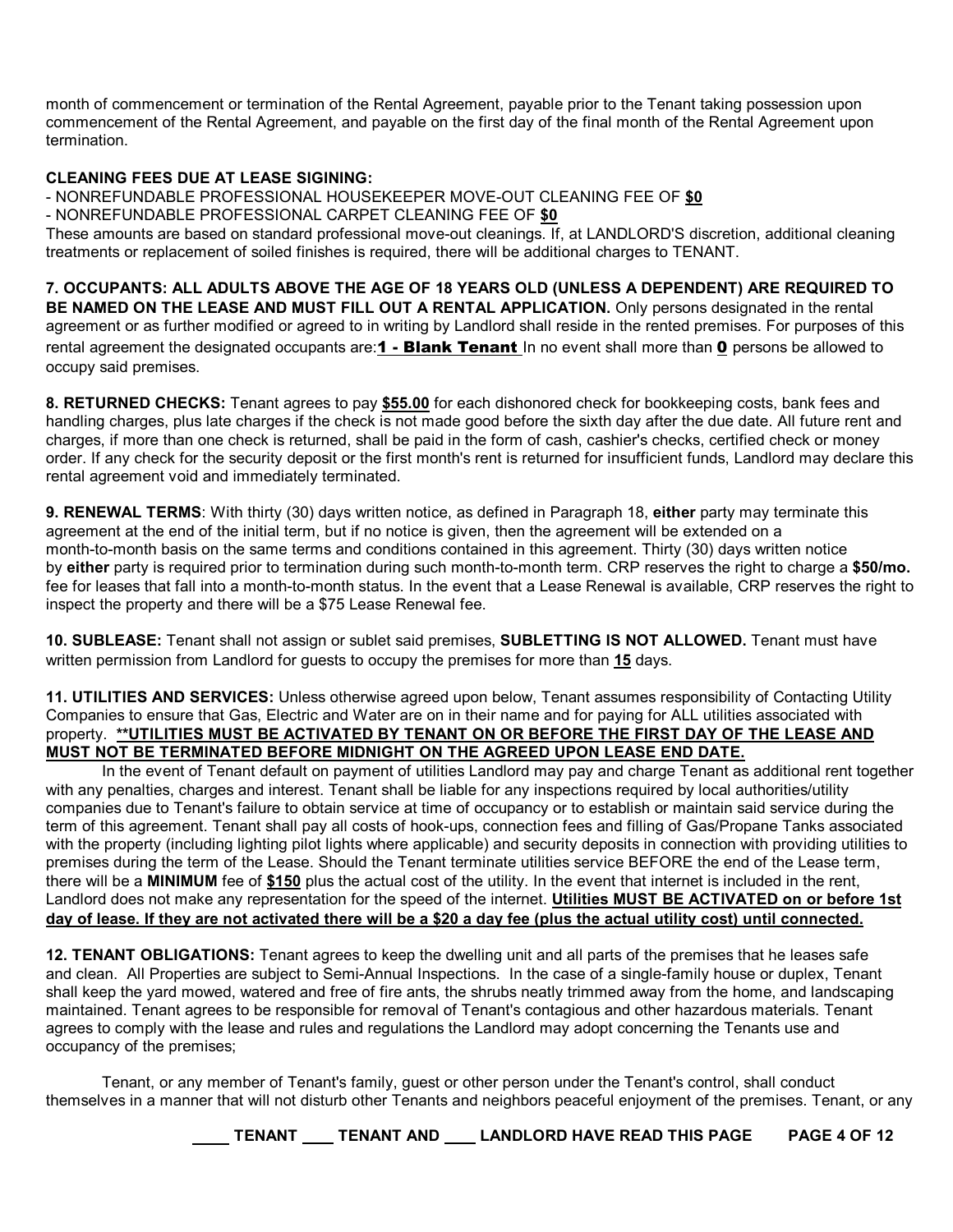member of Tenant's family, guest or other person under the Tenant's control, shall not engage in or facilitate criminal or drug related activities. Any such violation constitutes a substantial violation of the Lease and a material noncompliance with the Lease and is grounds for termination of tenancy and eviction from the premises.

It is specifically understood that Tenant will, at Tenant's expense, keep sinks, lavatories (toilets), and commodes open, reporting any initial problem within five (5) days of occupancy, repair any and all damages caused by tenancy and replace any burned out light bulbs. Tenant agrees to report to Landlord any malfunction of or damage to electrical, plumbing, HVAC systems, smoke detectors, and any occurrence that **may** cause damage to the property. Tenant also agrees to pay for the cost of any "busted trip" charges incurred by tenant not being present for a scheduled service appointment, charges incurred by service vendors if a power issues is tied to a tripped breaker, tripped GFCI outlet, or outlet controlled by switch, and the cost of all repairs made necessary by negligence or careless use of the premises and pay for repairs/loss resulting from theft, malicious mischief or vandalism by Tenant and their guests. Tenant agrees to provide copies to Landlord of any inspection reports or repair estimates that Tenant may obtain.

Tenant agrees to be responsible for and to make at Tenant's expense all routine maintenance, including but not limited to, stoppage of sewer because of misuse or broken water lock pipes/fixtures due to neglect or carelessness of Tenant, cleaning out garbage disposals, and spraying lubricant into a door. No repairs, alterations or changes in or to said premises or the fixtures or appliances contained therein, shall be made except after written consent of Landlord, and shall be the responsibility of the Tenant for the cost of restoring said premises to their original condition if Tenant makes any such unauthorized modifications. **NO REPAIR COSTS SHALL BE DEDUCTED FROM RENT BY TENANT.** All improvements made by Tenant to the said premises shall become the property of the Landlord. Locks/Deadbolts shall not be changed without the expressed permission of the Landlord.

Tenant is directly responsible for any damage caused by Tenant's appliances and/or furniture. Tenant is responsible for changing HVAC filters, reporting any water leaks, lighting pilot lights(gas fireplace), checking for tripped breakers, changing smoke detector batteries and minor housekeeping repairs. Tenants will be held liable for damage to HVAC systems caused by dirty or missing filters and damages resulting from unreported problems. Tenant acknowledges that Tenant has inspected the premises and agrees that the premises and any common areas are safe, fit and habitable condition. Tenant acknowledges receipt of instructions of smoke detector operation.

Tenant agrees that excessive nail holes, and/or holes larger than a toothpick, and/or the use of improper or excessive devices to hang pictures or attach items to walls, ceilings or floors, and/or the improper patching of nail holes shall be considered damage to the property. **Tenant MUST GET prior approval in writing in order for any paint color changes or to install anything that requires screws or anchors for hanging.** Furthermore, tenant agrees not to attempt "touch-up" paint on any walls. If, after move-out inspection, any improper patching, improper hanging devices, mismatched paint, unapproved paint color changes or excessive nails holes are discovered to have taken place during the lease term, the damage will be corrected at the Tenant's expense.

**HVAC SYSTEM FILTER PROGRAM:** TENANT is responsible for replacing all HVAC system filters at the property on a quarterly basis. The only filters to be used at the property will be provided by landlord and will be mailed directly to the property approximately every 90 days. TENANT hereby acknowledges that the filters will be dated and subject to inspection by LANDLORD upon reasonable notice to verify that timely replacement has been made. TENANTS failure to properly and timely replace the filters is a material breach of this agreement and LANDLORD shall be entitled to exercise all rights and remedies it has against TENANT and TENANT shall be liable to LANDLORD for all damages to the property HVAC system.

**13. MAINTENANCE OF PREMISES, PEST CONTROL:** Landlord agrees to make repairs and do what is necessary to keep the premises in a fit and habitable condition as specified in South Carolina Residential Landlord and Tenant Act. The Landlord further agrees to maintain in reasonably good and safe working condition, all electrical, gas, plumbing, sanitary, HVAC, smoke detectors and other facilities supplied by him. Landlord is not responsible for changing batteries in smoke detectors.

Tenant shall report any pest problem within three (3) days of possession. Tenant's failure to identify any pest infestation with said three (3) days shall constitute Tenant's agreement that premises has no infestation of any kind. Tenant is responsible for reporting any suspected or known termite infestation but is not responsible for termite control. Any future infestation of any kind, less termites, shall be the responsibility of: **X** Tenant \_\_ Landlord **14. ESSENTIAL SERVICES AND APPLIANCES:** The Landlord is required to provide essential services; meaning sanitary plumbing or sewer services; electricity; gas, where it is used for heat, hot water, or cooking; running water, and reasonable amounts of hot water and heat, except where the building that includes the dwelling unit is not required by law to be equipped for that purpose, or the dwelling unit is so constructed that heat or hot water is generated by an installation within the exclusive control of the Tenant and supplied by a direct public utility connection. Should the property come with a fireplace, the Landlord will not be responsible for repairs or service on the fireplace. Servicing the fireplace will be a tenant

**TENANT \_\_\_ TENANT AND \_\_\_ LANDLORD HAVE READ THIS PAGE \_\_ PAGE 5 OF 12**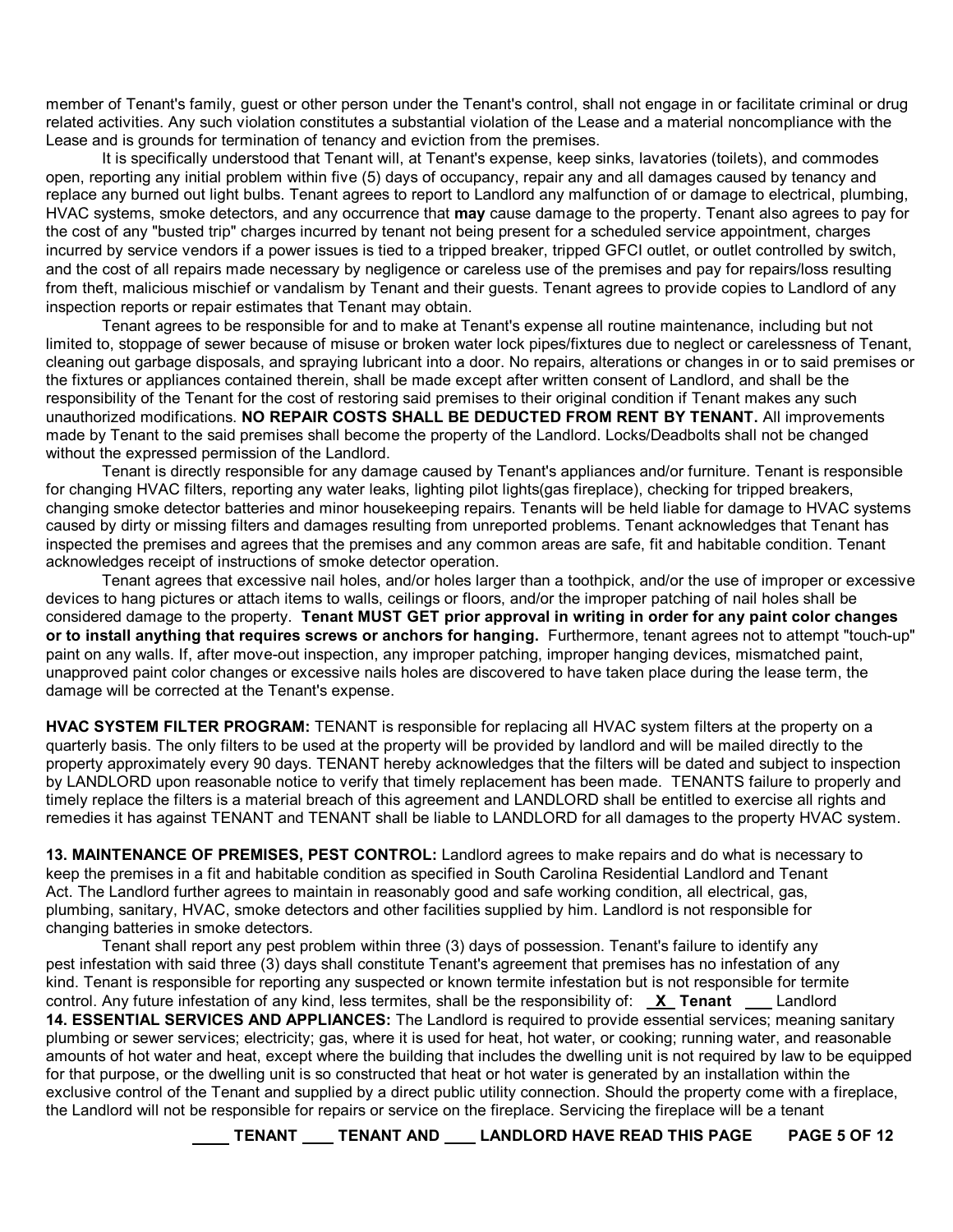responsibility. Tenant is also responsible for any pre-use verification of functionality of the fireplace. Or lighting of the pilot. The following appliances present in the dwelling unit are specifically included by this rental agreement as being deemed to be supplied by the Landlord:

 **X** stove, **X** refrigerator, **X** dishwasher, **X** disposal, washer, dryer, microwave, other:

**15. INSURANCE:** Tenant is required to insure his/her own possessions against fire and other catastrophes. Landlord and Tenant hereby release each other from liability for loss or damage occurring on or to the leased premises or the premises of which they are a part of the contents of either thereof, caused by fire or other hazards ordinarily covered by fire and extended coverage insurance policies and each waives all rights of recovery against the other for such loss or damage. Willful misconduct lawfully attributable to either party, whether in whole or in part a contributing cause of the casualty giving rise to the loss or damage, shall not be excused under the foregoing release and waiver. Proof of purchase of a "tenant's insurance policy" with at least \$300,000 liability coverage is required within 7 days prior to the key acceptance naming Charleston Rental Properties as a "certificate holder". Landlord reserves the right to enforce a **\$150** fee to the tenant if tenant does not provide proof of purchase.

**16. RIGHT TO ACCESS:** The Tenant shall not unreasonably withhold consent to the Landlord to enter into the dwelling unit in order to inspect the premises; make necessary or agreed repairs, decorations, alterations, or improvements; supply necessary or agreed services; or exhibit the dwelling unit to prospective or actual purchasers, mortgagees, tenants, workmen, or contractors. Tenant agrees and understands that Landlord and Real Estate Agents have the right to place a lockbox on the property to show the property when re-marketing the property or for listing the property for sale. There will be semi-annual inspections of the property by a contractor secured by landlord. Ample notice will be provided to tenant when scheduling this inspection.

The Landlord or Landlord's agent may enter the dwelling unit without consent of the Tenant:

A) At any time in case of emergency, including but not limited to prospective changes in weather conditions which pose a likelihood of danger to the property may be considered an emergency; and

B) Between the hours of 9:00 a.m. and 6:00 p.m. for the purpose of providing regularly scheduled periodic services such as HVAC inspections, providing termite, insect, or pest treatment, and the like, provided that the Landlord announces intent to enter to perform services; and

C) Between the hours of 8:00 a.m. and 8:00 p.m. for the purpose of providing services requested by the Tenant and that prior to entering the Landlord announces intent to enter to perform services.

The Landlord shall not abuse the right of access or use it to harass the Tenant. Except for section 16(a), 16(b), and 16(c), the Landlord shall give the Tenant at least 24 hours notice of intent to enter and may enter only at reasonable times. By signing this lease the tenants agree to allow Charleston Rental Properties to text message any phone numbers on file for property related communication. The Landlord has no other right of access except: pursuant to court order, as permitted by the South Carolina Residential Landlord and Tenant Act when accompanied by a law enforcement officer at reasonable times for the purpose of service of process in ejectment proceedings, or unless the Tenant has abandoned or surrendered the premises.

**17. MILITARY CLAUSE:** If the Tenant is a member of the Armed Forces of the United States, stationed in the **CHARLESTON SC** area, and shall receive permanent change of station orders out of the **CHARLESTON SC** area, Tenant may, upon presentation of a copy of said orders of transfer to the Landlord, along with thirty (30) days (at least 1 full calendar month) written notice of intent to vacate and payment of all rent to the expiration date of such written notice, and any miscellaneous charges in arrears, terminate this Rental Agreement. Normal enlistment termination or other type discharge from Armed Forces, unless due to conditions beyond the service member's control, or acceptance of government quarters is not a permanent change of station and is not justification for lease termination. Withholding knowledge of pending transfer or discharge at time of entry into this Rental Agreement voids any consideration or protection offered by this section.

**18. DEFINITION OF ''THIRTY (30) DAY NOTICE'':** In accordance with the current lease end date, any written notice(including e-mail) given by either party to the other party in order to meet a thirty (30) day notice requirement will be deemed given. The thirty (30) days deemed to commence on the first day of the calendar month following the date of receipt of said notice. Any termination permitted by other sections contingent upon a thirty (30) day notice will then be effective on the last day of the calendar month following receipt of said notice. If expiration date of lease is not on the last day of the calendar month, then thirty (30) days notice is required to conform to the expiration dates.

**19. DESTRUCTION OR DAMAGE TO PREMISES:** If the dwelling unit or premises are damaged or destroyed by fire or

**TENANT \_\_\_ TENANT AND \_\_\_ LANDLORD HAVE READ THIS PAGE \_\_ PAGE 6 OF 12**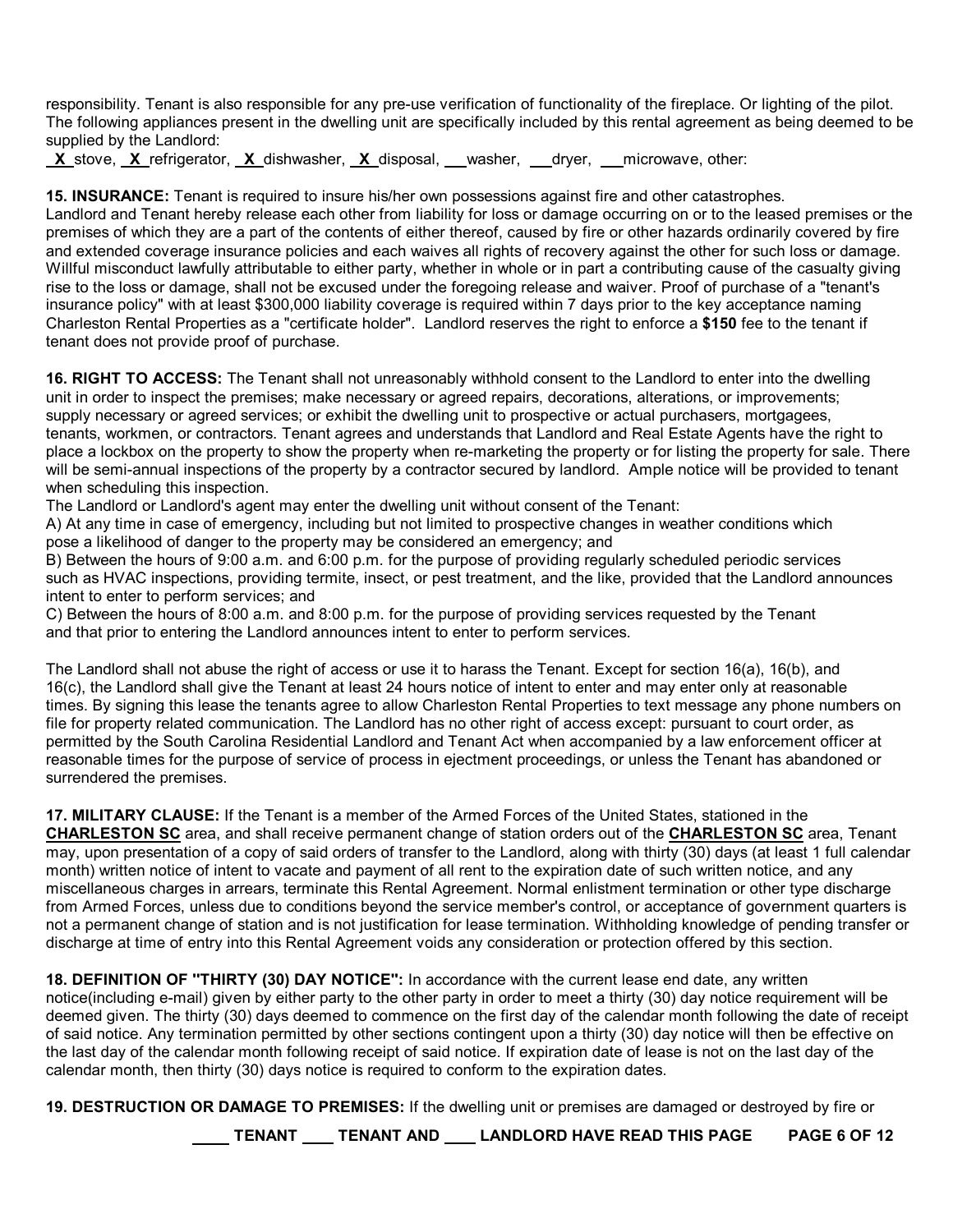casualty to the extent that normal use and occupancy of the dwelling unit is substantially impaired, the Tenant may:

(a) immediately vacate the premises and notify the Landlord in writing within seven days thereafter of Tenant's intention to terminate the rental agreement, in which case the rental agreement terminates as of the date of vacating; or

(b) if continued occupancy is lawful, vacate any part of the dwelling unit rendered unusable by the fire or casualty, in which case the Tenant's liability for rent is reduced in proportion to the diminution in the fair-market rental value of the dwelling unit.

Unless the fire or casualty was due to the tenant's negligence or otherwise caused by the tenant, if the rental agreement is terminated, the landlord shall return security deposit to the tenant with proper accounting as required by law. Accounting for rent in the event of termination or apportionment must be made as of the date of the fire or casualty. The Landlord shall withhold the tenant's security deposit if the fire or casualty was due to the tenant's negligence or otherwise caused by the tenant, with proper accounting as required by law.

**20. CONDEMNATION:** Tenant hereby waives any injury, loss or damage, or claim therefore against Landlord resulting from any exercise of a power of eminent domain of all or any part of the rented premises or surrounding grounds of which they are a part. All awards of the condemning authority for the taking of land, parking areas, or buildings shall belong exclusively to the Landlord. In the event substantially all of the rented premises shall be taken, this Rental Agreement shall terminate as of the date the right to possession vested in the condemning authority and rent shall be apportioned as of that date. In the event any part of the property and/or building or buildings of which the rented premises are a part (whether or not the rented premises shall be affected) shall be taken as a result of the exercise of a power of eminent domain, and the remainder shall not, in the opinion of the Landlord, constitute an economically feasible operating unit, Landlord may, by written notice to Tenant given within sixty (60) days after the date of taking, terminate this Rental Agreement as of a date set out in the notice not earlier than thirty (30) days after the date of the notice; rent shall be apportioned as of termination date.

**21. ABSENCE, NON-USE AND ABANDONMENT:** The unexplained absence of a Tenant from a dwelling unit for a period of 15 days after default in the payment of rent must be construed as abandonment of the dwelling unit. If the Tenant abandons the dwelling unit for a term beginning before the expiration of the rental agreement, it terminates as of the date of the new tenancy, subject to the other Landlord's remedies. If the Landlord fails to use reasonable efforts to rent the dwelling unit at a fair rental or if the Landlord accepts the abandonment as a surrender, the rental agreement is considered to be terminated by the Landlord as of the date the Landlord has notice of the abandonment. When a dwelling unit has been abandoned or the rental agreement has come to an end and the Tenant has removed a substantial portion of personal property or voluntarily and permanently terminated the utilities and has left personal property in the dwelling unit or on the premises with a fair-market value of \$500 or less, the Landlord may enter the dwelling unit, using forcible entry if required, and dispose of the property.

**22. SECURITY DEPOSIT:** Tenant agrees to deposit with Landlord a security deposit of **\$** and an **\$85.00 NON-REFUNDABLE ADMINISTRATIVE FEE.** The security deposit is to be held as security for the full and faithful performance by the Tenant of all terms and conditions herein, **it being understood and agreed to that no part of this deposit is to be applied to any rent which may become due under this rental agreement.**

Upon termination of the tenancy, property or money held by the Landlord as security may be applied to the payment of accrued rent and the amount of loss of rents or damages which the Landlord has suffered by reason of the Tenant's noncompliance with the South Carolina Residential Landlord and Tenant Act. Any deduction from the security deposit must be itemized by the Landlord in a written notice of the Tenant together with the amount due, if any, within 30 days after termination of the tenancy and delivery of possession and demand by the Tenant, whichever is later. The Tenant shall provide the Landlord in writing with a forwarding address or new address to which the written notice and amount due from the Landlord may be sent.

If the Tenant fails to provide the Landlord with the forwarding or new address and fails to return the following: **(please refer to key acceptance form for detailed list of items given to the tenant)**

pool tags, keys for mail box, keys to unit (including deadbolt, storage area, etc.), garage door opener, other the Tenant is not entitled to damages under this subsection provided the Landlord (1) had no notice of the Tenant's whereabouts; and, (2) mailed the written notice and amount due, if any, to the Tenant's last known address. In the event the security deposit is not sufficient to pay all charges due, Tenant shall pay said charges within (5) business days after receiving notice from Landlord.

**TENANT TENANT AND LANDLORD HAVE READ THIS PAGE PAGE 7 OF 12**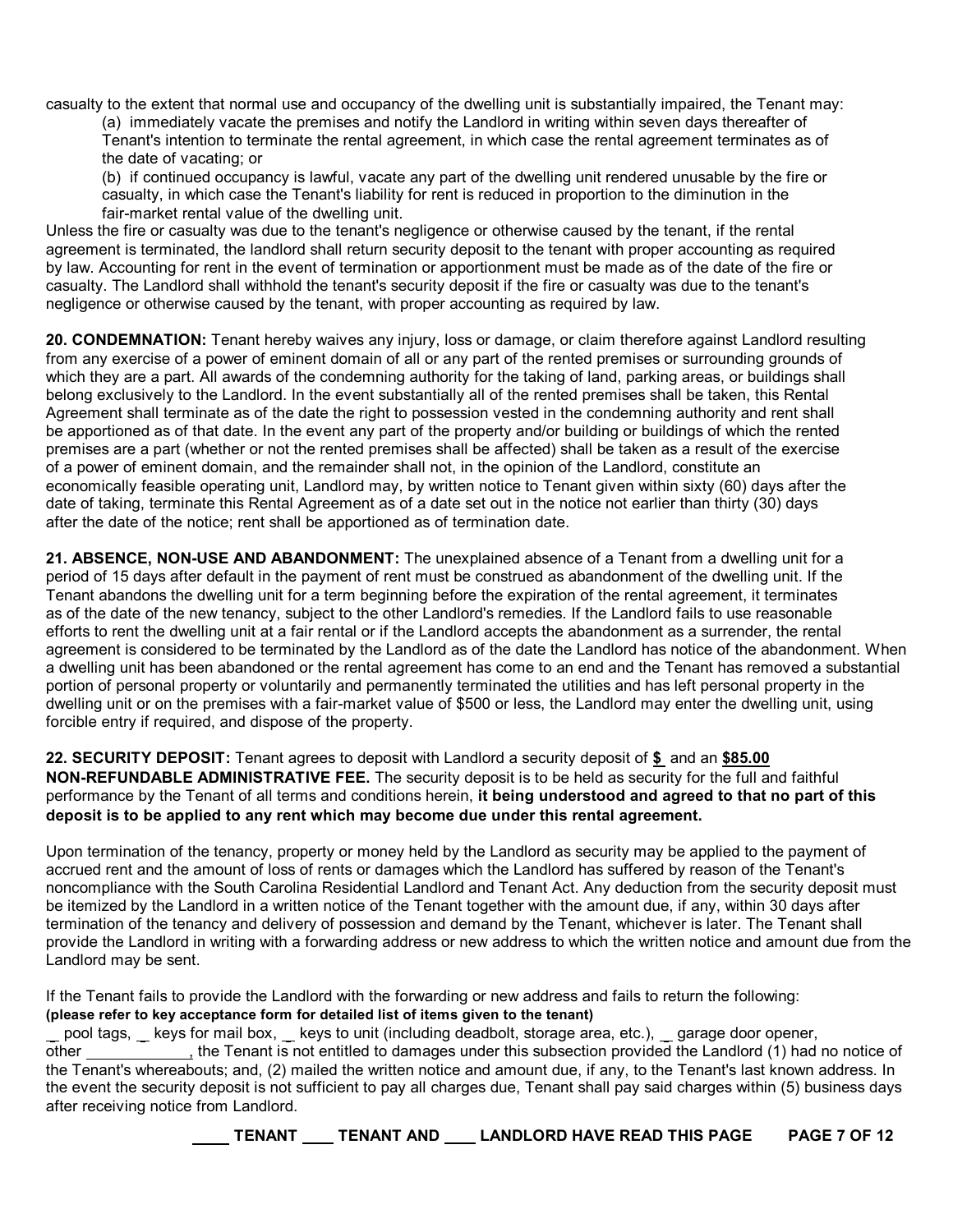**23. NONCOMPLIANCE WITH RENTAL AGREEMENT OR FAILURE TO PAY RENT:** If there is a noncompliance by the Tenant with the rental agreement other than nonpayment of rent or a noncompliance with Paragraph 12 above, the Landlord may deliver a written notice to the Tenant specifying the acts and omissions constituting the breach and that the rental agreement will terminate upon a date not less than 14 days after receipt of the notice, if the breach is not remedied in 14 days.

The rental agreement shall terminate as provided in the notice except that: If the breach is remediable by repairs or otherwise and the Tenant adequately remedies the breach before the date specified in the notice, or if such remedy cannot be completed within 14 days, but is commenced within the 14-day period and is pursued in good faith to completion within a reasonable time, the rental agreement shall not terminate by reason of the breach.

If rent is unpaid when due and the Tenant fails to pay rent within three days from the date due, the Landlord may terminate the rental agreement provided the Landlord has given the Tenant written notice of nonpayment and Landlord's intention to terminate the rental agreement. If the rent is not paid within that period, said notice is contained herein Paragraph 5.

The Landlord may recover actual damages and obtain injunctive relief in magistrate's or circuit court without posting bond for any noncompliance by the Tenant with the rental agreement or Paragraph 12 above. If the Tenant's noncompliance is willful other than nonpayment of rent, the Landlord may recover reasonable attorney's fees. If the Tenant's nonpayment of rent is not in good faith, the Landlord is entitled to reasonable attorney's fees.

If there is noncompliance by the Tenant with Paragraph 12 above, materially affecting health and safety that can be remedied by repair, replacement of a damaged item, or cleaning and the Tenant fails to comply as promptly as conditions require in case of emergency, or within fourteen (14) days after written notice by the Landlord specifying the breach and requesting that the Tenant remedy it within that period of time, the Landlord may enter the dwelling unit and cause the work to be done in a workmanlike manner and shall in addition have the remedies available under the South Carolina Residential Landlord Tenant Act. If there is noncompliance by the Tenant with Paragraph 12 above materially affecting health and safety other than

as set forth in the preceding paragraph, and the Tenant fails to comply as promptly as conditions require in case of emergency, or within fourteen (14) days after written notice by the Landlord if it is not an emergency, specifying the breach and requesting that the Tenant remedy within that period of time, the Landlord may terminate the rental agreement. If the rental agreement is terminated, the Landlord has a right to possession and for rent and a separate claim for actual damages for breach of the rental agreement and reasonable attorney's fees. **Any claim not satisfied by Tenant may be turned in to the credit bureau or collection agency.**

**24. REMEDY AFTER TERMINATION:** If the rental agreement is terminated, the Landlord has a right to possession, for rent, and a separate claim for actual damages for breach of the rental agreement, reasonable attorney's fees, collection costs, and court costs. Additionally, there will be a \$50 administrative eviction fee plus monetary filing expense charged to tenant.

**25. EARLY TERMINATION REQUEST:** The tenant understands that this lease is a legal and binding agreement and it is understood that the tenant is expected to adhere to the terms of this lease. **TENANT MUST COMPLETE NOTICE TO VACATE FORM TO GIVE PROPER NOTICE**. Should tenant need to vacate the premises from the lease term date, they will be required to pay an early termination fee of 50% of the monthly rent or \$500, whichever is greater. Tenant understands that they will remain liable for rent payments for the full duration of the lease or until a new tenant is found to take their place, as well as any fees that may be associated with placing a new tenant (condo association fees, etc.). Landlord will mitigate his damages as prescribed by state law. Utilities MUST NOT BE terminated (Please see Section 11 concerning fees for disconnecting utilities) before the end of the original lease term or before a new tenant is placed. Landlord reserves the right to increase the rental amount to match the current rental market value for a new lease should the tenant request early termination. Should tenant exercise early termination policy a minimum of 7 days between outgoing tenant and incoming tenant is necessary for move out inspection and cleaning purposes. Outgoing tenant is responsible for any rent and utilities during this period.

**26. NOTICE:** A Landlord receives notice when it is e-mailed or delivered at the place of business of the Landlord through which the rental agreement was made or at any place held out by Landlord as the place of receipt of the communication.

| <b>LANDLORD HAVE READ THIS PAGE</b><br><b>TENANT AND</b><br><b>TENANT</b> |
|---------------------------------------------------------------------------|
|---------------------------------------------------------------------------|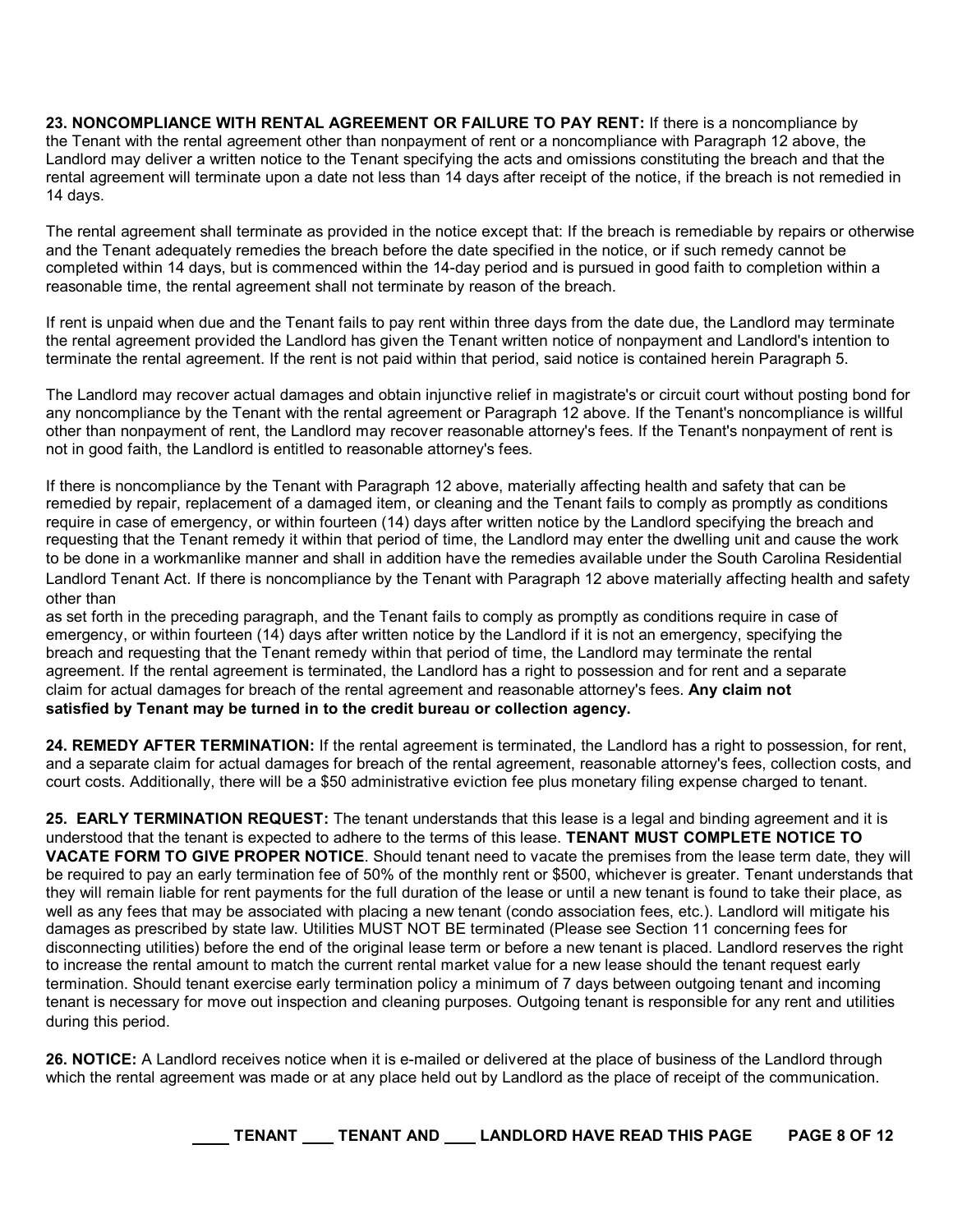**27. PROHIBITIVE EQUIPMENT/FURNITURE:** Tenant agrees not to place antennas, satellite dishes, inflatable pools, waterbeds, and auxiliary heaters without written permission from Landlord. **UNDER NO CIRCUMSTANCES IS TENANT ALLOWED TO ASSEMBLE OR USE A TRAMPOLINE ON THE PREMISES!**

**28. INVENTORY:** On a case by case basis, any furnishing and equipment to be furnished by Landlord shall be set out in a special inventory. The inventory shall be signed by both Tenant and Landlord concurrently with this Rental Agreement and shall be a part of this Agreement.

**29. PETS:** Tenant shall not keep domestic or other animals on or about the premises without the PRIOR WRITTEN CONSENT of the Landlord (SEE PET ADDENDUM). Landlord, at Landlord's sole discretion, may consent if Tenant makes the following payments: a **non-refundable** fee of \$**385** Tenant shall be responsible for the animal, its behavior, and any damage done by the animal. The Landlord shall have the right to withdraw consent and demand removal of any previously permitted animal upon the first complaint registered against such animal or upon evidence of injury or damage to person or property caused by the animal.

**30. WAIVER:** A Tenant is considered to have waived violation of a Landlord's duty to maintain the premises as set forth by the Rental Agreement or violation of the Landlord's duties under the South Carolina Residential Landlord and Tenant Act, as defense in an action for possession based upon nonpayment of rent, or in an action for rent concerning a period where Landlord has no notice of the violation of the duties, fourteen (14) days before rent is due for violations involving services other than essential services, or the Landlord has no notice before rent is due which provides a reasonable opportunity to make emergency repairs necessary for the provision of essential services. No modification, change, or cancellation hereof shall be valid unless in writing and executed by all parties hereto. No representation or promise has been made by either party hereto except as herein stated.

**31. PEACEFUL ENJOYMENT:** The Landlord covenants that the Tenant, on paying the rent and performing the covenants hereof, shall and may peaceably and quietly have, hold, and enjoy the rented premises for the term mentioned without hindrance or interruption by the Landlord.

**32. PROVISIONS:** The provisions of this Rental Agreement shall be binding upon and inure to the benefit of the Landlord and the Tenant, and their respective successors, legal representatives, and assigns.

**33. SUBORDINATION:** Tenant's rights are subject to any bona fide mortgage which now covers said premises and which may hereafter be placed on said premises by Landlord. Tenant shall upon request by Landlord execute a subordination of its rights under this Rental Agreement to any mortgage given by Landlord hereunder, whether to secure construction or permanent or other financing. Resident shall upon request by Landlord promptly execute a certification of good standing certifying the terms of this Rental Agreement, its due execution, the rental provisions hereof, or the terms of amendments hereto, if any, and any other information reasonably requested.

**34. RENTAL RATE ADJUSTMENT:** On and after the expiration of the initial term of this lease, the Landlord, at Landlord's discretion, may alter the rental rate in effect provided only that written or e-mailed notice of such alteration is delivered prior to the effective date of alteration.

**35. TRUST ACCOUNT INTEREST: ACCORDING TO THE RULES AND REGULATIONS OF THE SOUTH CAROLINA REAL ESTATE COMMISSION AND THE CODE OF LAWS OF SOUTH CAROLINA, 1976, AS AMENDED, THE BROKER-IN-CHARGE OR PROPERTY MANAGER-IN-CHARGE HAS THE OPTION TO PLACE TENANT'S SECURITY DEPOSIT INTO AN INTEREST BEARING ACCOUNT AND TO RETAIN ALL INTEREST INCURRED IN SAID ACCOUNT. TENANT AGREES TO AND UNDERSTANDS THAT THE TENANT HAS BEEN INFORMED OF TENANT'S RIGHT TO OWNERSHIP OF THE INTEREST BUT RELINQUISHES TO THE BROKER-IN-CHARGE OR PROPERTY MANAGER-IN-CHARGE BY THIS WRITTEN AGREEMENT SAID RIGHT OF OWNERSHIP.**

**36. RULES AND REGULATIONS:** The common area facilities, if any such as swimming pool, laundry room, recreational, and other common area facilities, when open and operating, are subject to applicable rules and regulations posted by the Landlord. The Tenant agrees to observe faithfully all rules and regulations that the Landlord has now or may hereafter adopt for the use of the premises.

**37. JOINT RESPONSIBILITY:** If this Rental Agreement is executed by more than one (1) Tenant, the responsibility and

**TENANT \_\_\_ TENANT AND \_\_\_ LANDLORD HAVE READ THIS PAGE \_\_ PAGE 9 OF 12**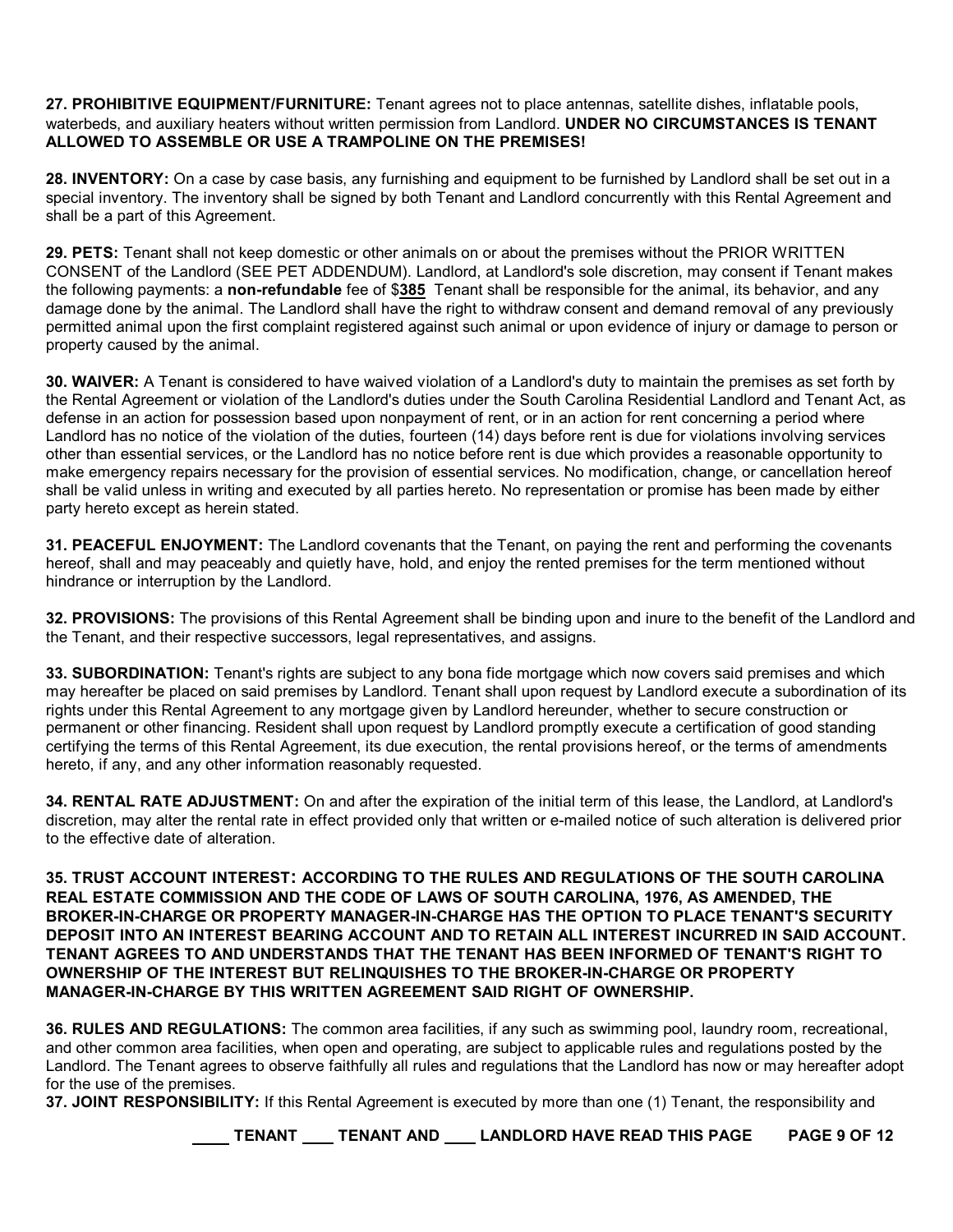liabilities herein imposed shall be considered and construed to be joint and several, and the use of the singular shall include the plural.

**38. LANDLORD'S ADDRESS FOR COMMUNICATIONS:** All notices, requests, and demands unless otherwise stated herein, shall be addressed and sent to: Mail: 1007 Johnnie Dodds Blvd Ste 133, Mount Pleasant, SC 29464 Phone: 843-654-9140 E-mail: info@emailcrp.com

**39. CAPTIONS:** Any heading preceding the text of any paragraph hereof is inserted solely for convenience of reference and shall not constitute a part of this Rental Agreement, nor shall they affect its meaning, construction or affect.

**40. FACSIMILE AND OTHER ELECTRONIC MEANS:** The parties agree that this Agreement may be communicated by use of a fax or other secure electronic means, including but not limited to electronic mail and the internet, and the signatures, initials and handwritten or typewritten modifications to any of the foregoing shall be deemed to be valid and binding upon the parties as if the original signatures, initials and handwritten or typewritten modifications were present on the documents in the handwriting of each party.

**41. MEGAN'S LAW:** The Tenant and Landlord agree that the Property Manager or Real Estate Broker representing Tenant or Landlord and all affiliated agents are not responsible for obtaining or disclosing any information contained in the South Carolina Sex Offender Registry. The Tenant and Landlord agree that no course of action may be brought against the Property Manager or Real Estate Broker representing Tenant or Landlord and all affiliated agents for failure to obtain or disclose any information contained in the South Carolina Sex Offender Registry. The Tenant agrees that the Tenant has the sole responsibility to obtain any such information. The Tenant understands that Sex Offender Registry information may be obtained from the local sheriff's department or other appropriate law enforcement officials.

**42. ENTIRE AGREEMENT.** This lease contains the entire agreement between the parties hereto and all previous negotiations leading thereto, and it may be modified only by a dated written agreement signed by both Landlord and Tenant. No surrender of the Premises or of the remainder of the term of this lease shall be valid unless accepted by Landlord in writing TIME IS OF THE ESSENCE WITH REGARD TO ALL TERMS AND CONDITIONS IN THIS AGREEMENT.

**43. NON-RELIANCE CLAUSE:** Both Tenant and Landlord hereby acknowledge that they have not received or relied nor could have relied upon any statements or representations or promises or agreements or inducements by either Broker or their agents which are not expressly stipulated herein. If not contained herein, such statements, representations, promises, or agreements shall be of no force or effect. This general non-reliance clause shall not prevent recovery in tort for fraud or negligent misrepresentation or intentional misrepresentation unless specific non-reliance language is included in this agreement. This is a non-reliance clause and is neither a merger clause nor an extension of a merger clause. The parties execute this agreement freely and voluntarily without reliance upon any statements or representations by parties or agents except as set forth herein. Parties have fully read and understand this Agreement and the meaning of its provisions. Parties are legally competent to enter into this agreement and to fully accept responsibility. Parties have been advised to consult with counsel before entering into this agreement and have had the opportunity to do so.

**44. ADDITIONAL TERMS:** Smoking is NOT permitted in this unit. **If you smoke in the unit your FULL security deposit WILL BE forfeited PLUS additional charges my be assessed for damages.** If you do not turn in a Move-in/Move-out inspection form within 7 days, we reserve the right to charge an additional \$150 Fee, and you WILL be held liable for ANY and ALL damage (including prior damage) to the unit. It is **YOUR** responsibility to let us know about damage to the unit that you did not cause. If you lock yourself out of the unit after 5 PM during business days or on a holiday/weekend at anytime you will need to call a locksmith at your own expense. Tenant is responsible to comply with the covenants and restrictions of the community. **All non-emergency repair requests MUST be made through our online repair request system**. **We will not accept non-emergency repair requests by phone, text or e-mail.** Please complete the "Notice to Vacate" form in our website at least one full calendar month prior to the lease end date. Upon completion, please refer to the Move-Out Procedures on the tenant info page of our website. There is a **MINIMUM** of \$50 charged per vendor invoice (in addition to actual vendor charges) for correction of any damages beyond normal wear and tear. Utilities MUST BE ACTIVATED on or before 1st day of lease. If they are not activated there will be a \$20 a day fee (plus the actual utility cost) until connected.

**TENANT TENANT AND LANDLORD HAVE READ THIS PAGE PAGE 10 OF 12**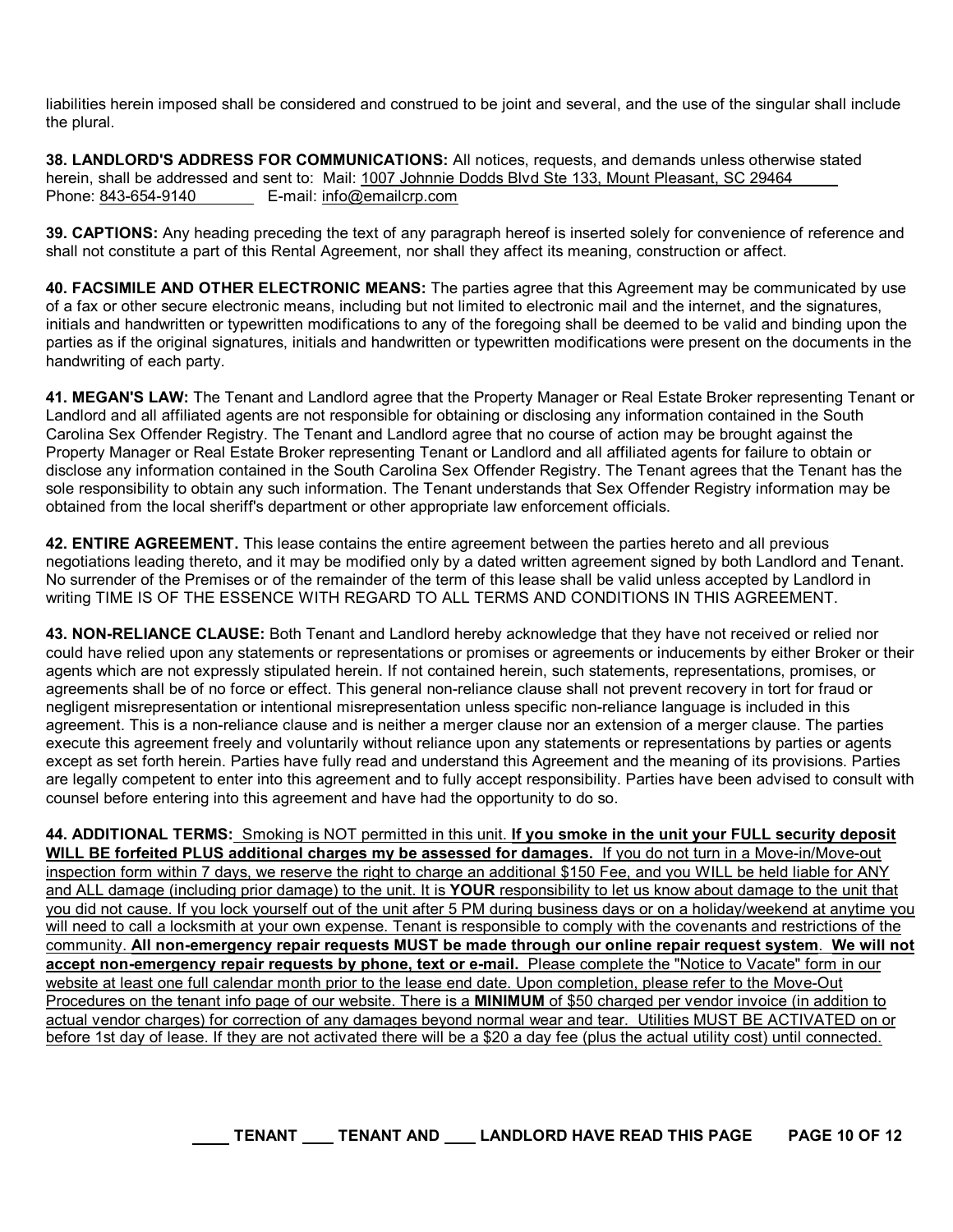**WHEREFORE,** the parties have executed this Rental Agreement or caused the same to be executed by their authorized representative, the day and year first above written.

**THIS RENTAL AGREEMENT** supersedes all prior written or oral agreements and can be amended only through a written agreement signed by both parties. Provisions of this Rental Agreement shall bind and inure to the benefit of the Landlord and to the Tenant and their respective heirs, successors, and assigns. **TENANT AGREES TO RECEIVE COMMUNICATIONS FROM LANDLORD AND THEIR AGENTS AT THE EMAIL ADDRESS AND OR PHONE NUMBER LISTED BELOW.**

**IN WITNESS WHEREOF,** the parties hereto have subscribed their names and affixed their seals in duplicate the day and year above written.

| Tenant                                                                                                                                                                                                                         | Date | Email: <u>Contract Communication</u> |  |  |
|--------------------------------------------------------------------------------------------------------------------------------------------------------------------------------------------------------------------------------|------|--------------------------------------|--|--|
|                                                                                                                                                                                                                                |      | Phone:__________________________     |  |  |
| Tenant                                                                                                                                                                                                                         | Date |                                      |  |  |
| TENANT'S AGENT AND COMPANY: THE RESERVE TO A STRING THE RESERVE TO A STRING THE RESERVE TO A STRING THE RESERVE TO A STRING THE RESERVE TO A STRING THE RESERVE TO A STRING THE RESERVE TO A STRING THE RESERVE TO A STRING TH |      |                                      |  |  |
| CRP Real Estate LLC d/b/a Charleston Rental Properties<br>Landlord - Agent for the Owner                                                                                                                                       |      | Date                                 |  |  |

**TENANT \_\_\_ TENANT AND \_\_\_ LANDLORD HAVE READ THIS PAGE FAGE 11 OF 12**